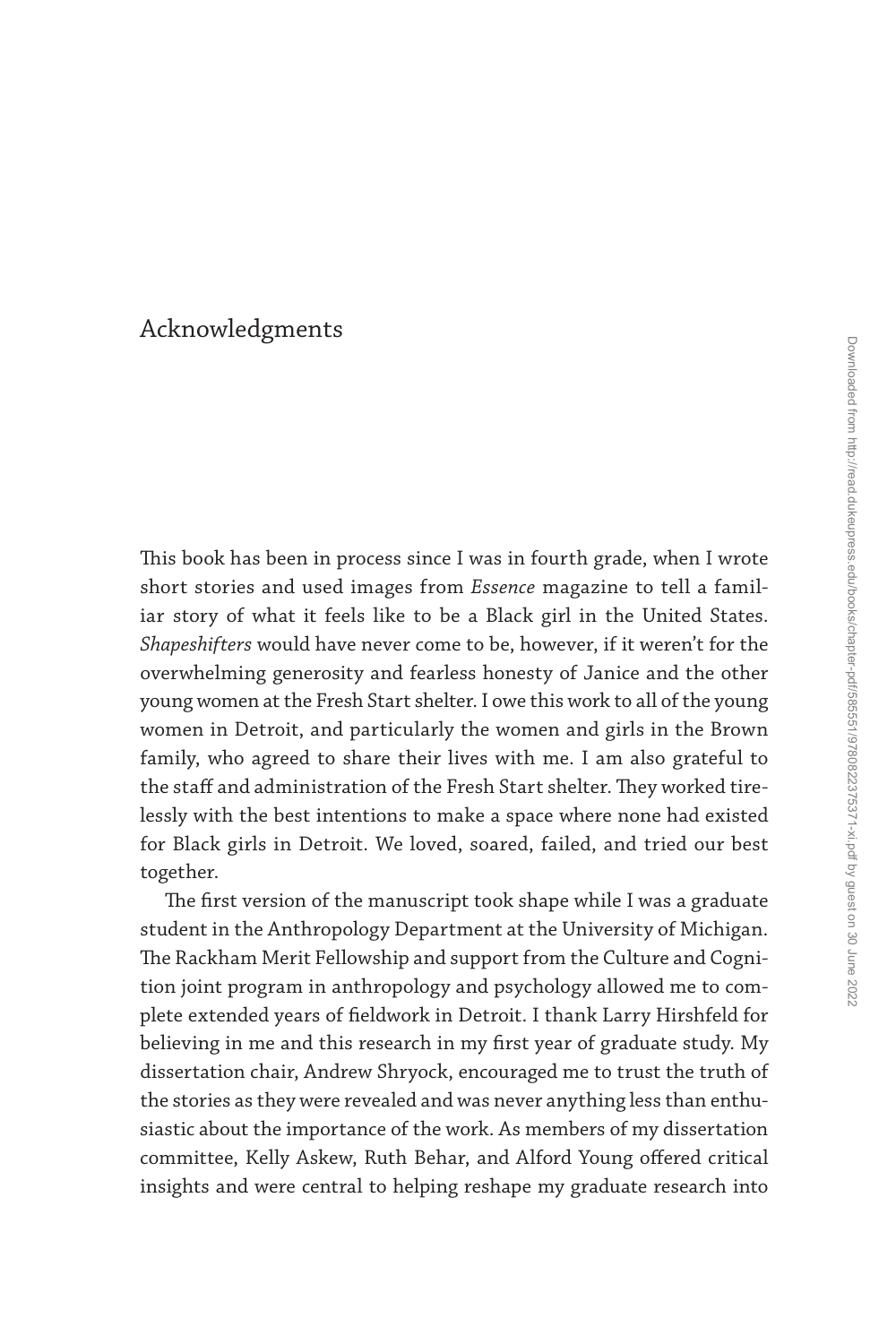this book. Rosemary Saari was and continues to be one of the most challenging and honest mentors I have ever had. She prodded me to remember that my relationships with the young women in this book were first and foremost about the interactions we had outside of the text and the theoretical frame. I would have been lost were it not for the sound advice that Rosemary gave me while I was the director of the Fresh Start shelter. Michael Baran, Jill Constantino, Karen Hebert, and Patricia Moonsammy kept me sane through all phases of my graduate study. In the weeks before my dissertation defense, Karen repeatedly drove the forty miles between Ann Arbor and Detroit to deliver by hand the hard copies of the chapters she so graciously helped edit.

I feel unusually lucky to have benefited from inclusion in a community of brilliant and compassionate scholar activists. I am indebted to the groundbreaking work and models of bold feminist ethnography of A. Lynn Bolles, Elizabeth Chin, Arlene Davila, Dana-Ain Davis, Faye Venetia Harrison, Joyce Ladner, Leith Mullings, and Gina Ulysse. John L. Jackson and Deborah A. Thomas played the multiple roles of sounding board, counselor, mentor, cheerleader, "real talk" critic, editor, and friend from the moment I entered the academy. Their practical wisdom always came from a place of thoughtful attention and love. My aim in work and life is to extend their generosity to my students and peers. They remind us all of the importance of the work we do and how it gets passed on to the next generation of curious minds. Dana-Ain Davis pulled me and this book through the most difficult times. Guthrie Ramsey always answered my frantic calls with the patience and sage reflections of a saint. Jafari Allen and Tukufu Zuberi frequently appeared at just the right moment with exactly what I needed to hear to remind me of my responsibility to tell these stories with love and grace.

The work of Jackie Brown, Cathy J. Cohen, Patricia Hill Collins, Dwight Conquergood, Angela Y. Davis, Michelle Fine, Nicole Fleetwood, Kyra Gaunt, Ruthie Wilson Gilmore, Brenda Dixon Gottschild, Steven Gregory, Farah Jasmine Griffin, dream hampton, Richard Iton, E. Patrick Johnson, Robin D. G. Kelley, Setha Low, D. Soyini Madison, Alondra Nelson, Imani Perry, Rebecca Wanzo, and Kevin Young was especially fortifying as I read and reread their words for inspiration during the latter stages of revision of this book.

I also belong to a community of artists, starting with but by no means limited to my friends and family at the Alvin Ailey American Dance The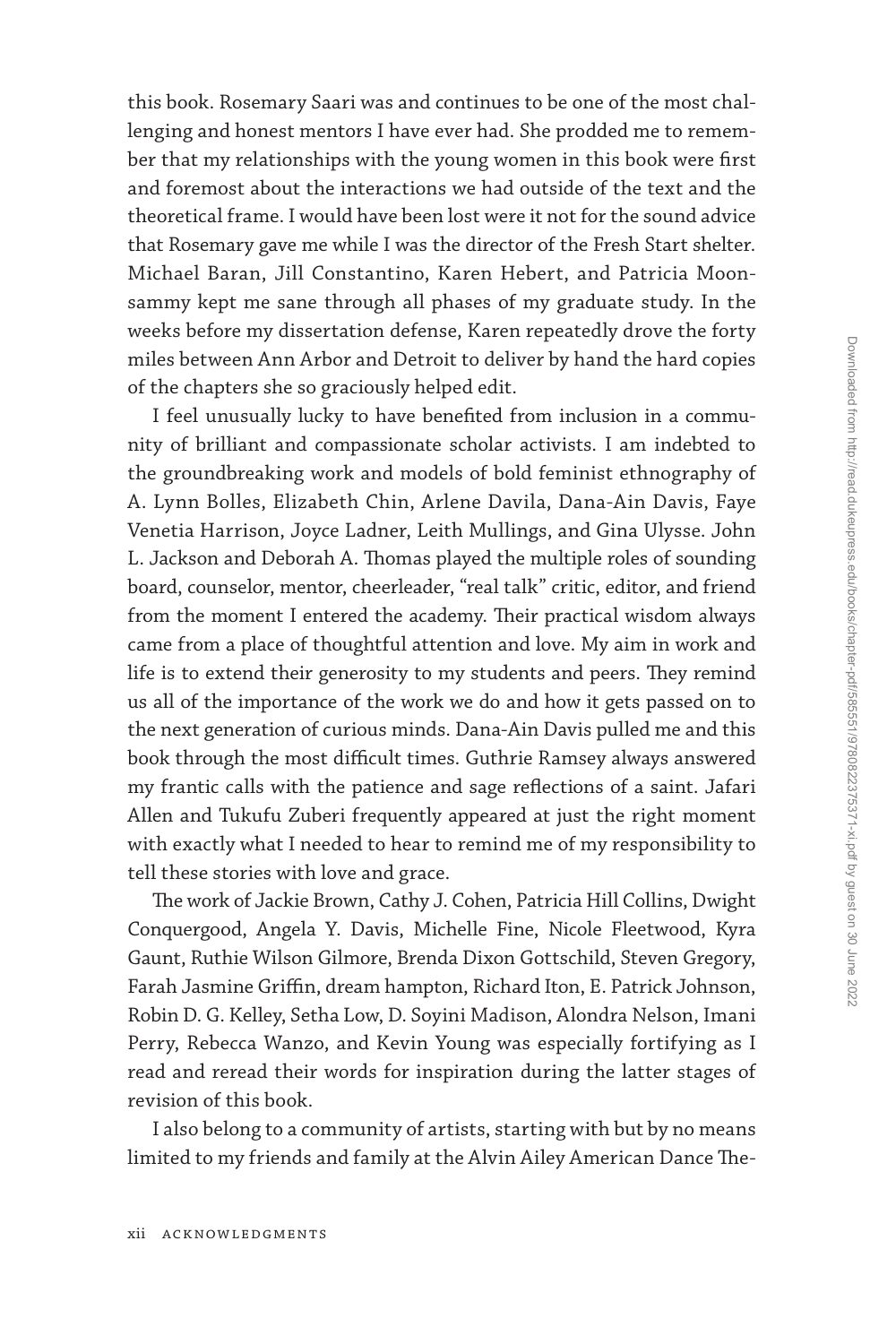ater, some of whom knew this book was necessary before I did. I thank Vernard Gilmore, Lakey Evans Pena, and Wendy White Sasser for being my steadfast friends on and off stage. My writing was additionally invigorated by the creative work of Camille A. Brown, Rashida Bumbray, Invincible (Ill Weaver), Simone Leigh, Paloma McGregor, and Nina Angela Mercer.

Other scholars working in the field of girlhood studies as both practitioners and theorists offered consistent camaraderie. We are all indebted to their commitment to improving the lives of Black girls and enriching our understanding of their realities. I am immensely grateful for the sisterhood of Ruth Nicole Brown, Dana Edell, Alexis Pauline Gumbs, Carla Stokes, Salamishah Tillet, and Scheherazade Tillet, and I thank Kyra Gaunt, Zenzele Isoke, Nikki Jones, and Oneka LaBennett for writing about Black women and girls with great rigor and love.

The Department of African American and African Studies at Rutgers University-Newark gave me my first tenure-track job. Sterling Bland, Sherri-Ann Butterfield, Belinda Edmondson, Wendell Holbrook, Laura Lomas, and Beryl Satter were wonderful colleagues whom I continue to learn from in various ways.

My friends and colleagues at Fordham University understood this project and offered their unwavering support from my first day as a new faculty member at Fordham. Bentley Anderson, Jane Edwards, and Claude Magnum showed me the ropes and enriched my teaching and scholarship through example. Amir Idris and Irma Watkins-Owens used their compassionate leadership to guide me through the tenure process and the various last phases of *Shapeshifters*, all while indulging me in my endlessly annoying fears and concerns. Mark Naison read and commented on multiple drafts, often sending me texts that were longer than the passages he read. Mark Chapman invited me to speak about my work at his church in Hollis, Queens in New York. This event helped me rethink critical parts of the introduction and gave me hope that the book might have a hungry and receptive audience. Hugo Benavides and Aseel Sawalha in the Sociology and Anthropology Department, as well as Daniel Alexander Jones and Matthew Maguire in the Theatre Program, have also supported this project and found innovative ways to offer friendship and mentoring.

Multiple grants gave me the time, money, and/or immersion in intellectual communities necessary to write a book. The sources of these grants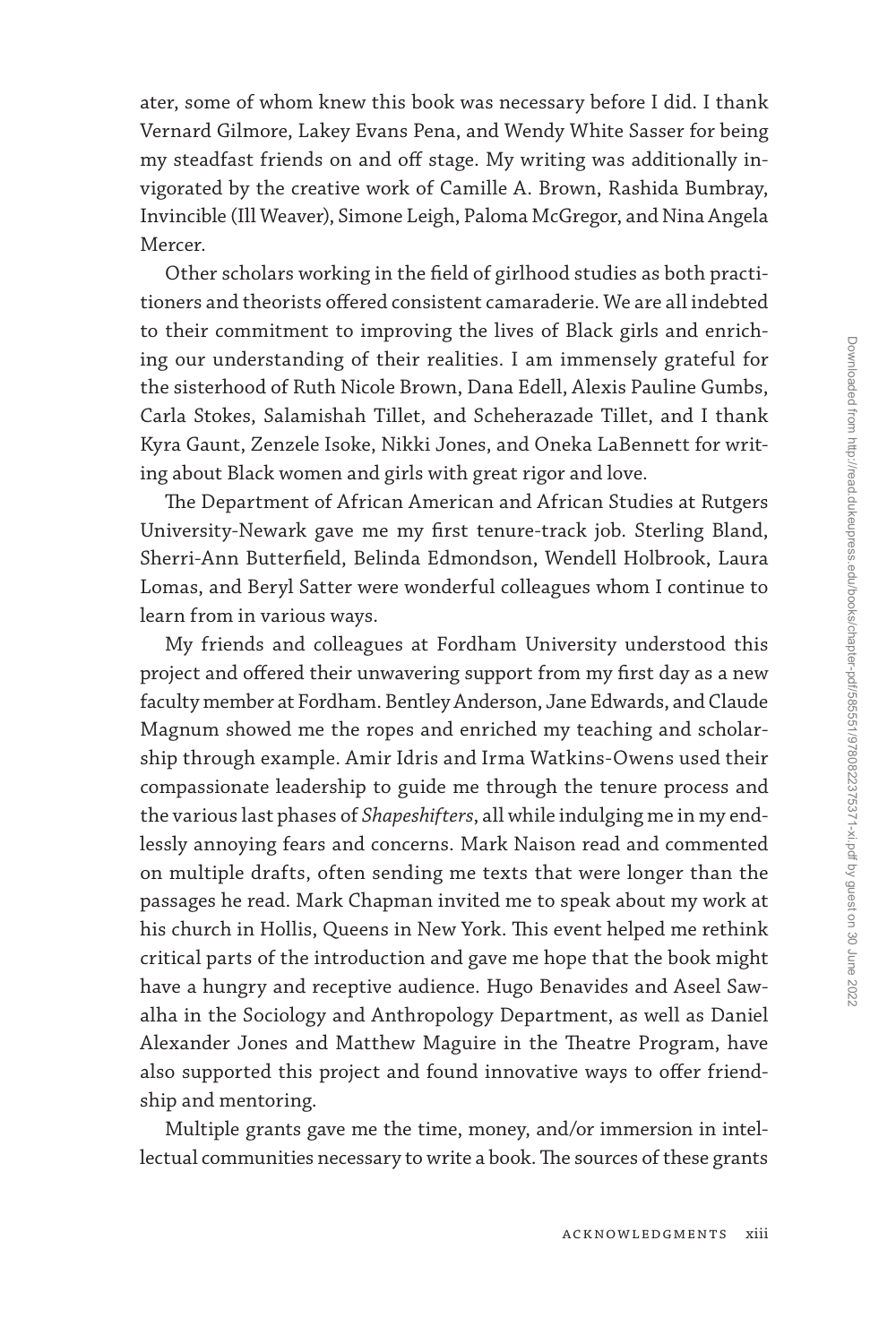were the Rutgers Institute for Research on Women and Gender, the National Council for Black Studies (a Cutting Edge Gender Research Award), the School for Advanced Research, and Fordham University (the First Year Faculty Funding and Dean's Funding Awards). Receiving the Ford Foundation Postdoctoral Fellowship in my last year of revisions allowed me to complete the book and gave me access to a wide community of scholars working across disciplines. The Association of Black Anthropologists folded me into its network and gave me a platform for my work through my appointment as co-editor of *Transforming Anthropology* and through the Vera Green Publishing Award for my article on the Black-Light Project. The association will always be my academic family.

John Collins, Setha Low, and Jeff Maskovsky invited me to speak at the Graduate Center of the City University of New York as part of the anthropology talks series. The feedback I received helped me substantially revise chapters 2 and 4. Conversations I had after talks I gave at Eastern Illinois's Women and Gender Studies Conference and the Feminist Futures Conference at the University of Illinois at Urbana-Champaign were also fruitful in helping me give the book greater clarity. My students at Fordham in my Black Feminisms, Black Popular Culture, and The Poetics and Politics of Youth Performance courses inspired my approach to writing about the Move Experiment and the BlackLight project in the final chapter. I am honored to teach and learn from such brave young thinkers.

Ken Wissoker at Duke University Press is as kind as he is brilliant. It is impossible to imagine moving through this process without having him as a guide. Our communications emboldened my writing and invigorated me for the work yet to come as I write these acknowledgments. He and Jade Brooks seemed to care about *Shapeshifters* just as much as I did. For this, I am eternally grateful. The press's two anonymous reviewers pushed me to write with more force and authority while encouraging me to let the voices of the young women sing. Their comments were the perfect blueprint for revision.

Wherever I have landed, no matter how long or hard the fall, I have been uniquely blessed with a loving and forgiving family of friends to pad the descent and offer cover when I most needed it. In Detroit, Greg Hawkins and Zackary Brandt met me just as I was starting my fieldwork and attended my dissertation defense. In between, they cooked dinner for me almost every night and read the beginning of each new chapter. Court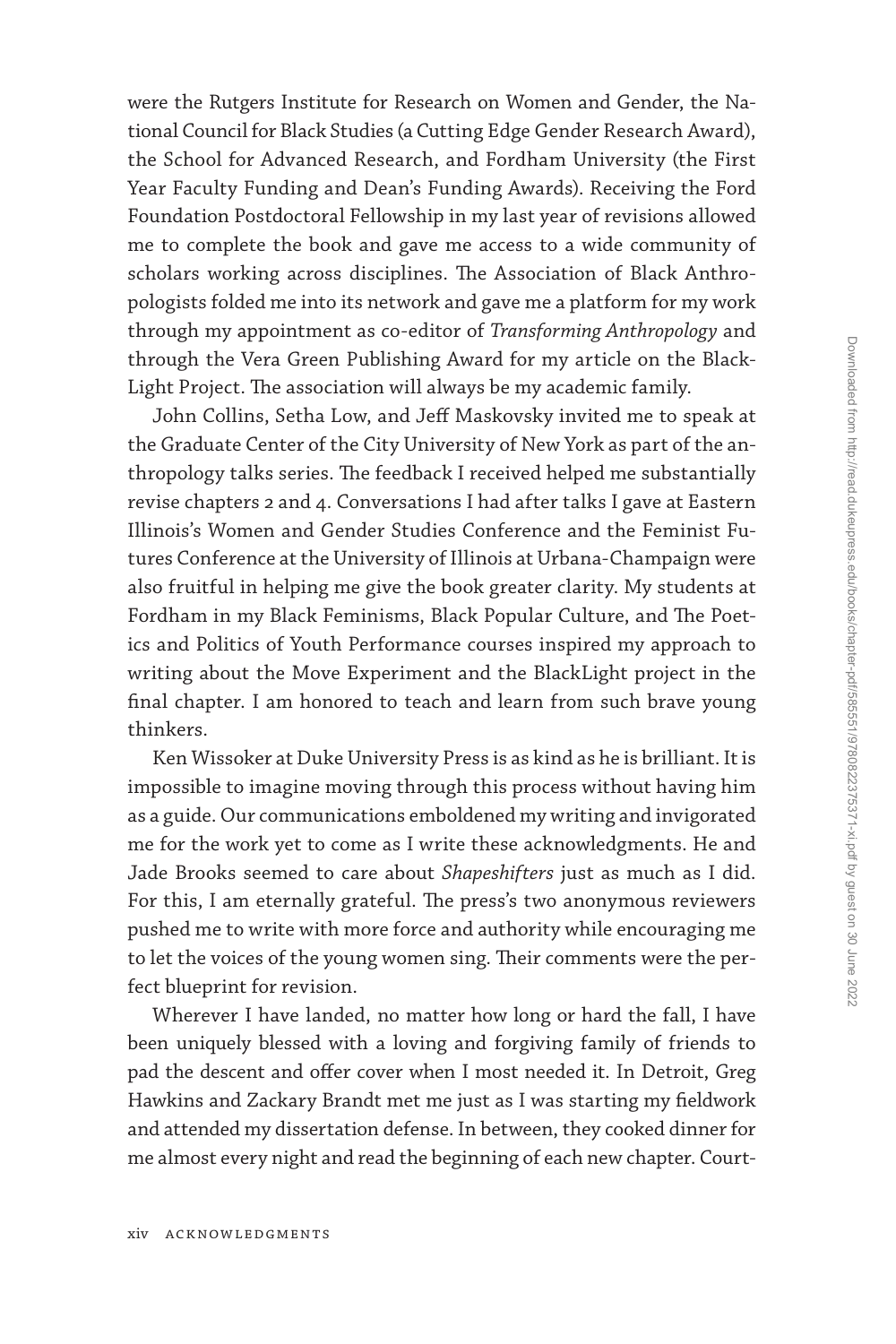ney Dempsey Burkett and Adam Burkett and their families always made sure I felt at home no matter where I found myself. Petra Kuppers and Robin Wilson reminded me to dance as much as possible and write from the same place of joy and confidence that moved my physical body. Dimitri Mugianis, my dear friend and brother, has been a constant beacon in this work and in my life. His passion for justice and love of humanity are unparalleled.

My closest friends shared every defeat and triumph with me as I tried to bring the lives of the young women in *Shapeshifters* into print. Monica Barra and Tynesha McHarris, my sister in spirit and action, read drafts and offered invaluable insight. In too many ways to name, Tynesha kept the heartbeat of the stories alive while reminding me that truth telling is the most loving political work in which we can engage. In the very last days of copy editing, Philip McHarris provided much needed resources and encouragement to support the final push. I will always be grateful for their generosity. Bryan Epps and Daliah Heller were especially supportive and encouraging and offered levity and necessary distraction at just the right times; their friendship is revelatory. Nicole Fleetwood, my sister from Ohio, reminds me that our work is not separate from our lives—and if it is, we are doing the wrong work. Her presence allows me to know that it is possible to be in the academy but not of it; that we can be both compassionate and critical, and that we must chart ways of being in this space that honor the place from whence we came. Darnell L. Moore redefined friendship for me as he crossed what often appeared to be insurmountable mountains in search of new ways to offer unconditional love. I thank the universe every day that he lived only four doors down from me in Bedford-Stuyvesant, Brooklyn, so that he could literally come running if necessary.

My sister, Jennifer, to whom this work is dedicated, heard every story before it hit the page and read every word of this book. She demanded that I write better, smarter, and more courageously. My cousin, Jana Perry, grew up alongside me and was the first shapeshifter I knew. Her daughter, Joanna, portends what twenty-second-century shapeshifting has in store for us. We ain't ready. But we need to be. My aunts, the Wallace sisters, followed a trajectory of love, loss, pain, and self-proclaimed (the most important kind) victories, evolving from indefatigable girls in West Virginia to grown women who organized labor strikes, educated hundreds of people, raised strong children, and fought to keep laughter and